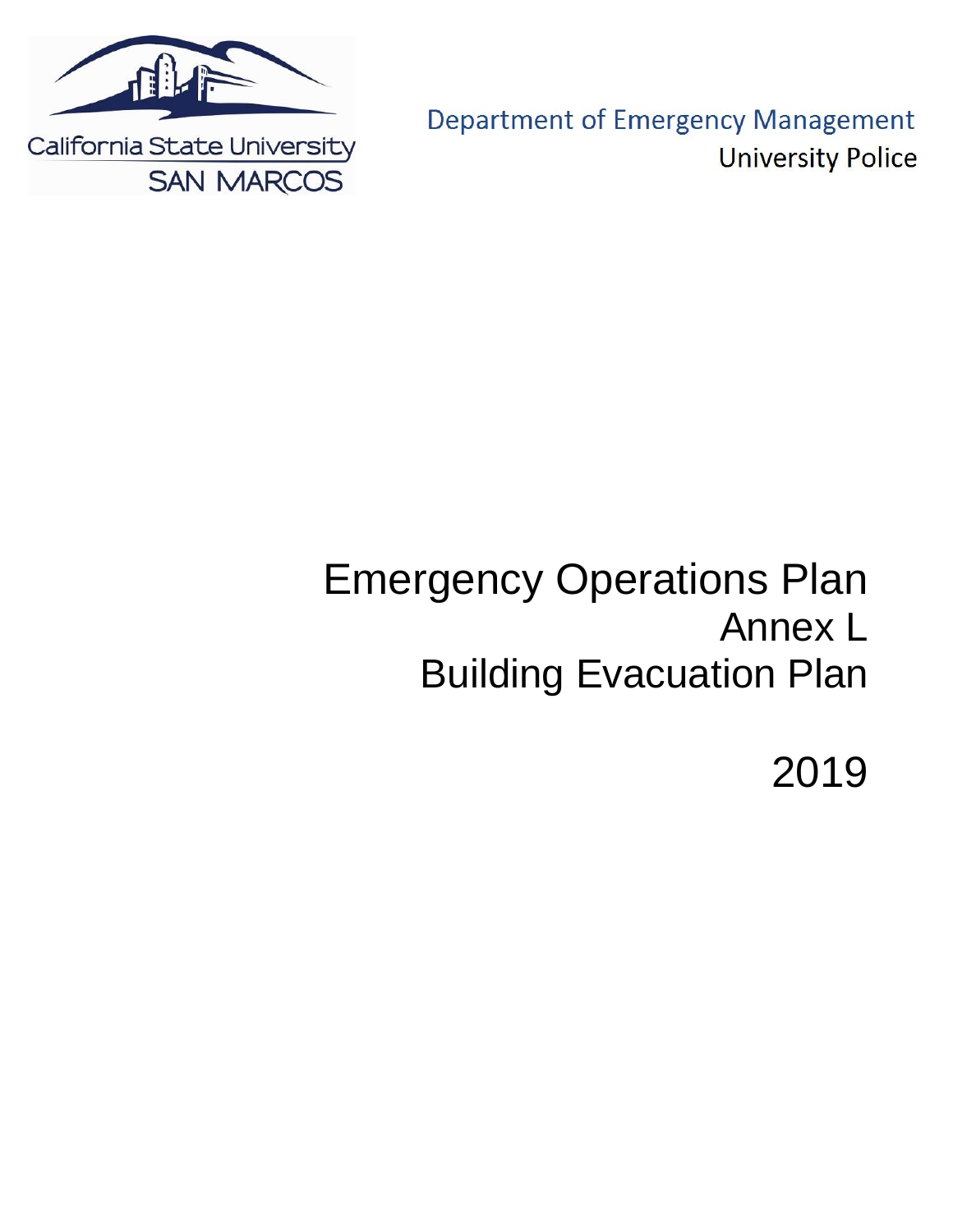# **Building Evacuation Procedures**

Evacuation drills on campus are conducted annually. Facilities such as the University Village Apartments and the Children's Center have a more frequent drill schedule. Notice may or may not be given in advance of a drill; however, all building occupants are required to evacuate during a drill.

# **Map - [Campus Evacuation Zones](https://www.csusm.edu/em/images/campusevacuationzones11_4_19.pdf)**

### **Map - [Temecula Campus Evacuation Zones](https://www.csusm.edu/em/images/campusevacuationzones_temecula.pdf)**

#### **General**

*Prepare*: determine in advance the nearest exit from your work location and the route you shall follow to reach that exit in an emergency. Emergency evacuation signage is posted in buildings. Building occupants should become familiar with evacuation routes and evacuation zones. Establish an alternate route to be used in the event your route is blocked or unsafe.

During an evacuation:

- 1. If time and conditions permit, secure your workplace and take with you important personal items such as car keys, purse, medication, glasses.
- 2. Follow instructions from emergency personnel.
- 3. Check doors for heat before opening. Do not open the door if it's hot.
- 4. Walk, do not run. Don't push or crowd.
- 5. Keep noise to a minimum so you can hear emergency instructions.
- 6. Use handrails in stairwells; stay to the right.
- 7. Assist people with disabilities.
- 8. Move to your assembly point unless otherwise instructed.

If relocating outside the building:

- 1. Move quickly away from the building, at least 150 feet away from entrance, preferably building evacuation zone.
- 2. Watch for falling glass and other debris.
- 3. Keep roadways and walkways clear for emergency vehicles.
- 4. If you have relocated away from the building, do not return until notified by University Police or safety personnel that it is safe to do so.
- 5. Whenever the fire alarms/strobes are activated, occupants must evacuate the building and reassemble at your designated assembly point. Occupants on floors above the ground floor must use emergency exit stairwells to leave the building. Do not use elevators!
- 6. For certain emergencies such as a bomb threat or a natural gas leak, the fire alarms/strobes may not be activated. Instead, Building Marshals shall move through the building and order the occupants to evacuate.
- 7. Emergency evacuation signage is posted in buildings so that occupants can become familiar with the evacuation routes and assembly points for their area.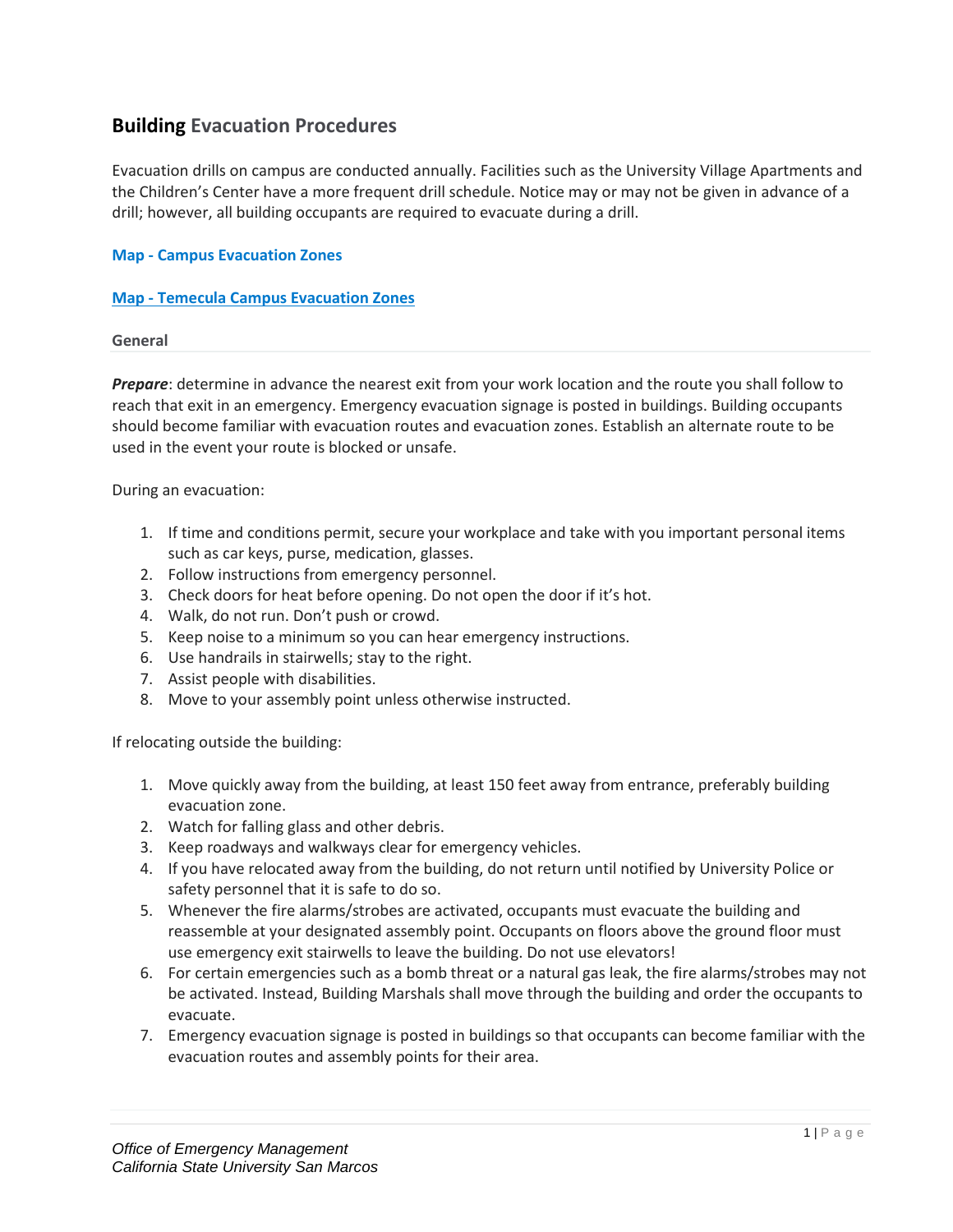Evacuation of person with Access and Functional needs should be given high priority in all emergencies. In an emergency situation, it is important that you are familiar with the needs of our disabled community during the evacuation process. Persons with access and functional needs are encouraged to self-identify and convey any special needs that may be required. Become familiar with the building and its exits.

The following guidelines are important to follow:

- Always ask how you can help before attempting any emergency evacuation assistance.
- For safety reasons, try to avoid evacuating people who use wheelchairs while they are still in their wheelchair. Try to evacuate disabled persons without the wheelchair, empty wheelchairs will be evacuated later if possible. If not, move the disabled person to the nearest stairwell landing and shout for help. It may be necessary to leave the person in the stairwell and retrieve assistance from emergency personnel.
- Establish a buddy system to assist persons with disabilities, those who self-identify and communicate their needs, can be assigned a buddy to help during evacuations.

Tips to Remember When Interacting with Persons with access and functional needs

# **Blindness or Visual Impairment**

- Provide verbal instructions to advise them regarding the safest routes or directions.
- Ask if he or she would like to hold onto your arm as you exit.
- Give other verbal instructions or information

# **Deafness or Hearing Impairment**

 Gain attention by establishing eye contact or tapping on shoulder. Clearly state the problem. Gestures and pointing are helpful, but be prepared to write information out if needed.

# **Relocation of Persons with Disabilities**

- Individuals with disabilities are encouraged to self-identify and provide assistance instructions, this will be helpful to co-worker during the evacuation process.
- If assistance is not available, go to nearest stairwell landing and shout for help. It may be necessary to leave the person in the stairwell and retrieve help from emergency personnel.

**Persons using crutches, canes or walkers:**

In emergency evacuations, these individuals should be treated as if they were injured. Have the individual sit on a sturdy chair, preferably a chair with arms, and follow the procedure for non-ambulatory persons discussed below.